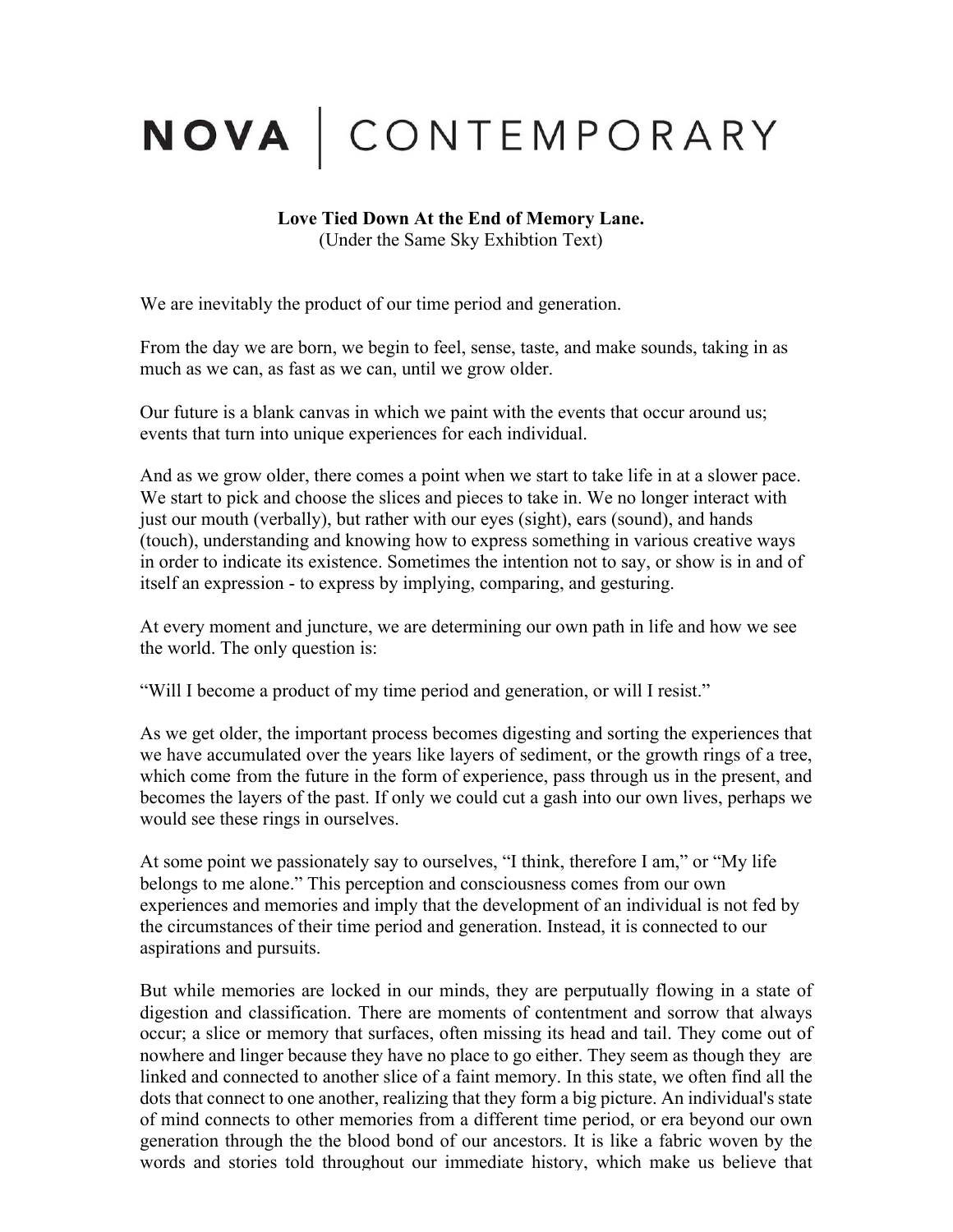romanticized, and dressed up, deleted, or left out in order to bring about peace in a time of war, or to create chaos to bring about unity.

The works of Tada Hengsapkul reflects some odd memories of his childhood in historical contexts and events that remain as the ruined wonder in his life. Those memories, though time passed, could not blend perfectly with his personal memory. Some of the old football fields, big areas of land, or even the railway in his childhool memories were once the battle field of war before he was born. The lasting whisper of those historical moments, he thought were the sounds of ghosts and spirits striving for love or despairing in their loss. He later found out some concrete evidence of those historical events when he grew up. He found pictures, historical items, and even more so, what he thought was a ghost, or spirit was indeed his Thai-American relative. This relatives mother is his aunt who married an American soldier. Their love story went back to the 60's (1962-1975) when the American Army had their base in Nakornratchasima and many other provinces in the Northeastern region of Thailand during the Vietnam war, and war against communism.

Thus, many historical events and memories remain within Tada's hometown and his family stories: the large holes caused by the explosion of the jettisoned fuel tanks, the war gadgets that were sold on the black market, or kept in the warehouse cooperation, and friendships made between the Thais and Americans, which resulted in many developments in Thailand. This went beyond development in the army but also impacted the development or roads, new faculties in universities, geospatial surveys, and many other things that are visible in the new generation. Some of these were even identified as confidential by the CIA, and were requested for submission after a preliminary report was made.

All of these gigantic and complex landmarks in the stories that Tada explored have remained with him, whether from personal memory or from historical data. This historical data came from both regional and national levels and revealed several different pieces of the story much like peeling an onion to reveal new layers and depths than previously thought. Some of the new information could be smelt strongly and could perhaps make you cry just like an onion!

Chai Siri's work represents the same idea. It explores personal memory, but in a darker and more superstitious way. Chai Siri used the dark and mysterious space from time awake and also dream time through enchanted witness and ceremony. These superstitious ceremonial activities are often linked and referred to by various 'scientific,' and 'logical' stories. However, the charm and curiousity of those that 'should be avoided,' or 'could not be explained,' together with the holy and supernatural nature of things always attract more. Often, you need to look through those in the dark in more detail, alternatively you could try to find and explore them during the daylight.

The object evidence of Chai Siri's short film, movie scripts, neon light, and banana tree has become the media that is filled with spirit whether the illuminiscent reaction, the gloomy shade of the scene, the magical appearance and disappearance of the characters,